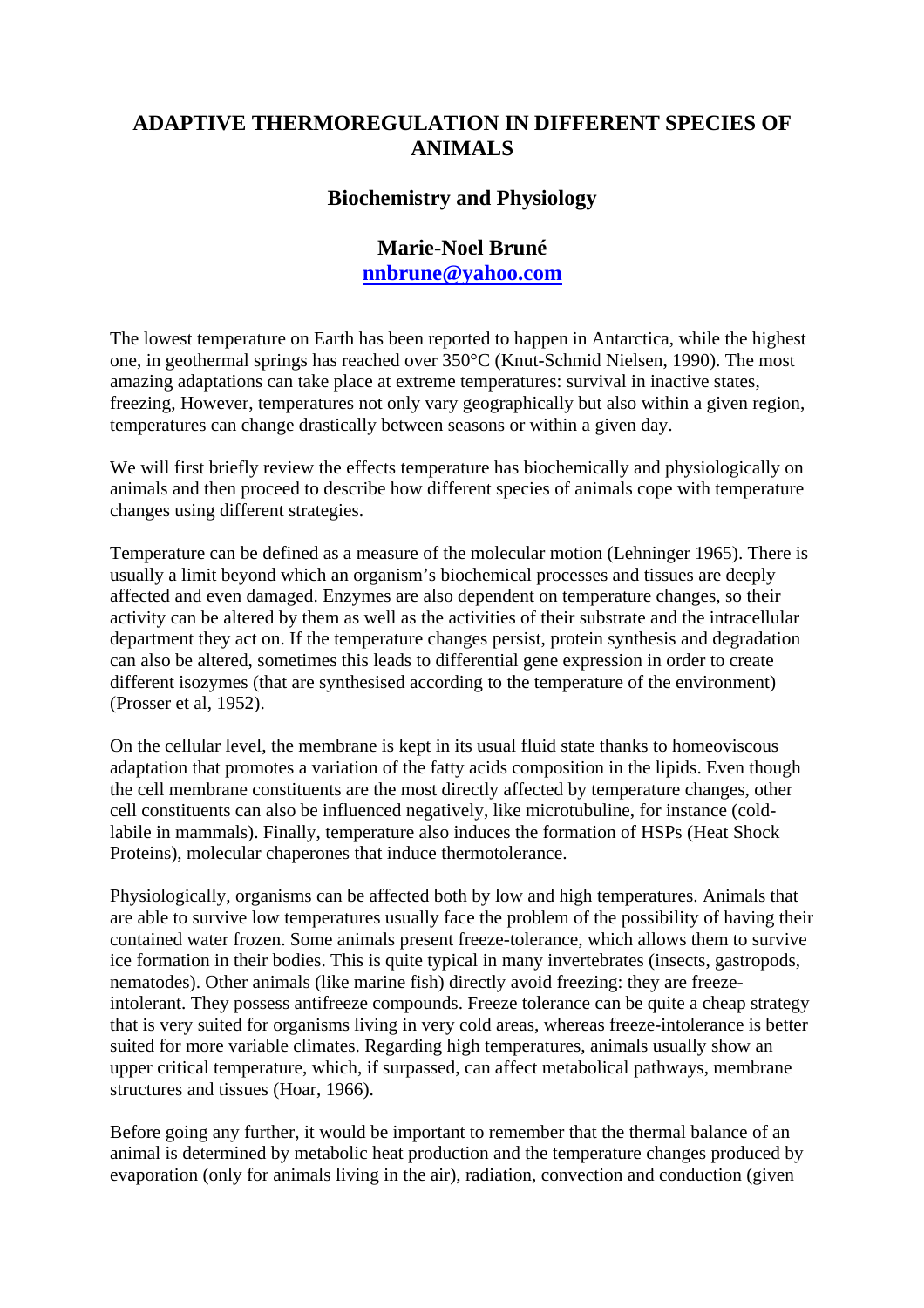by layers of fat, hair, fur, …) (Knut Schmidt-Nielsen, 1990). To maintain the body's temperature, heat production should equal heat loss.

We will now analyse briefly the animal patterns of body temperature. The earliest terms used to separate these patterns were simply "warm-blooded" and "cold-blooded animals". Then the terms poikiloterm and homeoterm were applied to animals according to the constancy of their body temperature (Hoar, 1966). Today we use the terms "endothermic" and "ectothermic" animals, referring to the heat sources they use. Ectotherms depend mostly on external heat sources (mainly the sun), while endotherms depend basically on their inner metabolical heat.

It is obviously very important for animals to look for strategies to keep warm. Endotherms have a higher mitochondrial concentration in their tissues, which enables them to produce more metabolic heat than ectotherms. Their mitochondria are also different; their uncoupled oxidative phosphorilation enables them to produce four to eight times more heat than ectotherms. Their temperature varies with activity: in birds and mammals, thoracic and abdominal organs produce most of the inner heat, but during intense activity, they can produce ten times as much heat (Willmer et al., 2000).

Since heat is always produced by the body, its production takes lot of energy in endotherms, energy that cannot be used for other important functions such as growth and reproduction. It is crucial for these animals to remain within the thermoneutral zone, in which heat production will not vary. Heat production can be increased in three ways (Hoar, 1966). Firstly, voluntary muscular activity (physical exercise), used mainly by humans and even by certain insects that can fly for small distances just to keep their bodies hot. Secondly, shivering (all endotherms, some ectotherms), which is directly associated to the use of oxygen. Thirdly, there exists nonshivering thermogenesis (placental mammals, marsupials, some birds) (Stott, 1985). It occurs, for instance, in fat cells with many mitochondria, in very vascularised mammalian tissues (brown adipose tissue) (Svendsen, 1974).

Heat is produced mainly in the animal's organs, so it needs to be distributed in its whole body and be dissipated in accordance to the body's physiological needs. Thermoregulation by peripheral blood flow control is usually seen in large endothermic animals but is also present in small ectothermic animals like lizards and insects (Knut Schmidt-Nielsen, 1990).

There can also be countercurrent heat exchanges that act preserving the body heat and are found in the extremities of animals living in cold climates (legs or flippers of whales, seals, gulls, horns of ungulates, tails of beavers, etc). In this case, warm blood in the arterioles runs close to the venous return, which results in the appendage being always cool. This gives way to regional heterothermy, a thermal gradient along the extremity.

Another way of preserving heat gain is insulation. Mammals can change insulation intensity by pilo-erection, the angle of the hair being changed by muscles at its root. Birds can also lower their body temperature by pilo-erection (feather fluffing), having a better control of their feathers than that of mammals with their hairs. Birds also have an uropygial gland that lubricates their feathers. This prevents the feathers from getting wet and so ensures insulation (Hutchinson, 1954).

Aquatic mammals take the blood out of the body surface, an adipose layer in between the two. This is an internal insulation system.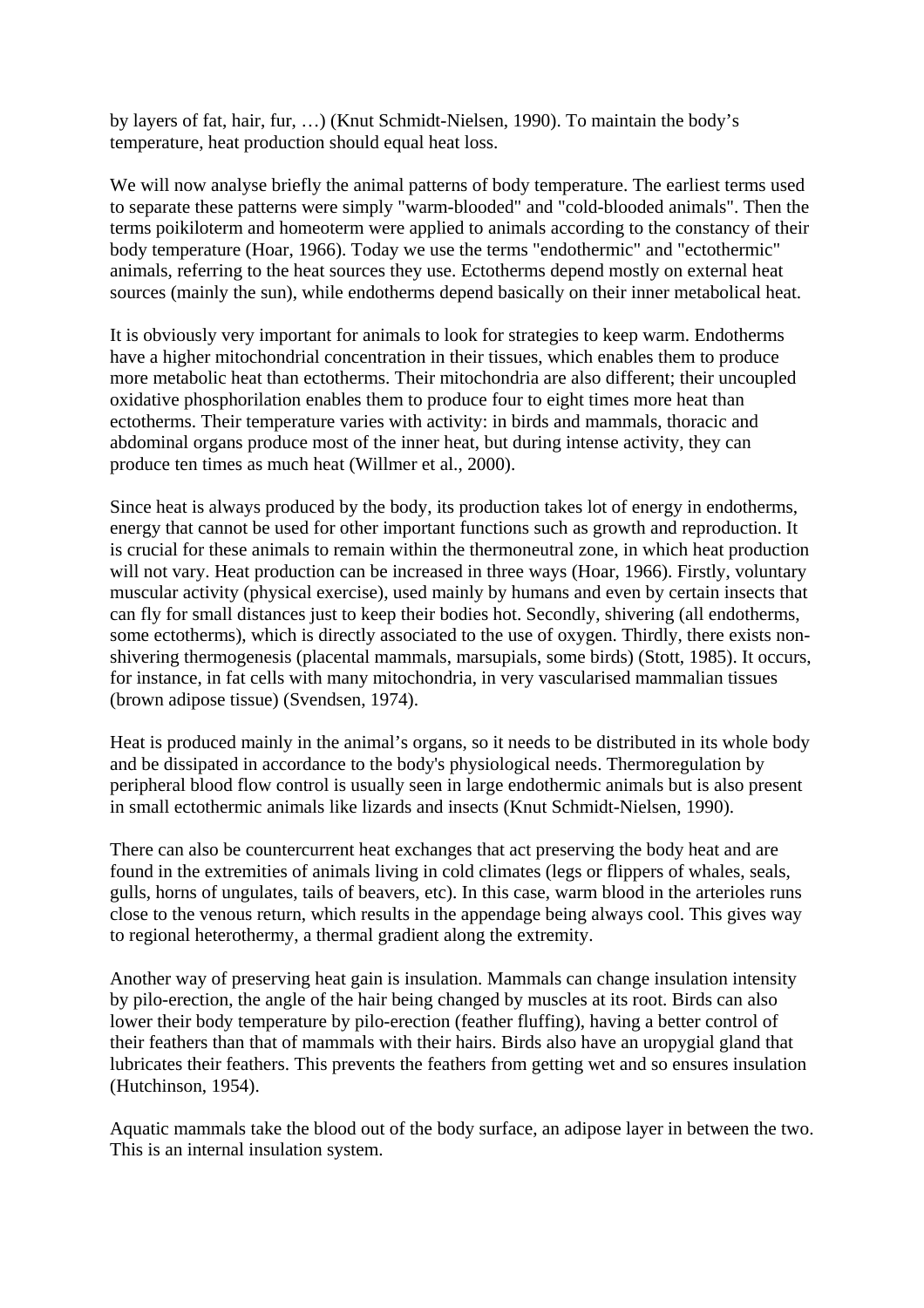To cope with heat loss during longer periods, mammals and birds produce thicker furs and feathers and aquatic mammals increase the thickness of their superficial fat (Bell, 1985).

While ectotherms are usually not able to vary their insulation, some insects have developed superficial hairs (bumblebees) or internal air sacs.

Animals also seek to adapt their temperature by looking for better environments. Small terrestrial animals can look for better microclimates: choice between sun and shade, hide-outs, nests (Prosser, 1952).

Reptiles and insects also like to bask in the sun, exposing through crests and sails as much surface as they are able to. Mammals also change postures, choosing to expose either fur or naked skin depending on their heat needs. Bees are able to share their body heat in their tight hive colonies. Tundra and polar bears huddle.

As we have analysed animals' strategies for keeping warm, we will analyse now other strategies that they use for keeping cool.

Keeping cool is usually less hard than conserving warmth. However, it all depends specifically on the animal's habitat and life habits.

Transient hyperthermia is used by large animals that live in areas where nights are very cold and by small animals living in cold hide-outs. In this way, these animals avoid having specific mechanisms to lose heat.

A way to lose heat for an animal can be to do exactly the opposite of what was mentioned a few lines above, that is to increase peripheral blood circulation (mammals, birds, reptiles). Other animals (mammals from hot climates, for instance and also birds) use a strategy called carotid rete: they have a heat exchanger device (cold blood network) running side by side to the blood network that supplies the brain (Hoar, 1966).

Animals can also regulate temperature loss by modifying the properties of the surfaces of their bodies. Humans can easily take clothes off, birds and furry animals flat their feathers and furs and sometimes can get them wet. Some animals living in very hot climates, like camels, increase the thickness of their furs, for, since their body temperature exceeds that of the air, they don't take in so much heat. Others, like lizards and a few frogs can also change their body colours (through reflective crystalling platelets located within their cells) so they can be cool (Willmer et al, 2000).

The best strategy for heat loss in the case of larger terrestrial animals is obviously evaporation. Birds and mammals develop it mainly by sweating (from glands located on the body surface) (Mount, 1965) and panting (breathing through their mouth, in order to lose water) (Hutchinson, 1954) (Findlay et al, 1950, 1954).

Here again, we can find different behaviours that try to maximize the body loss of heat (Brockway, 1965). Small endotherms and ectotherms try to find postures that minimize their exposure to the sun, while maximizing their exposure to the breeze (insects and lizards stilt).

Another common strategy to evade changing temperature is torpor or dormancy, an inactive state. This is common in freshwater fish, for instance, that stop feeding when they lack preys,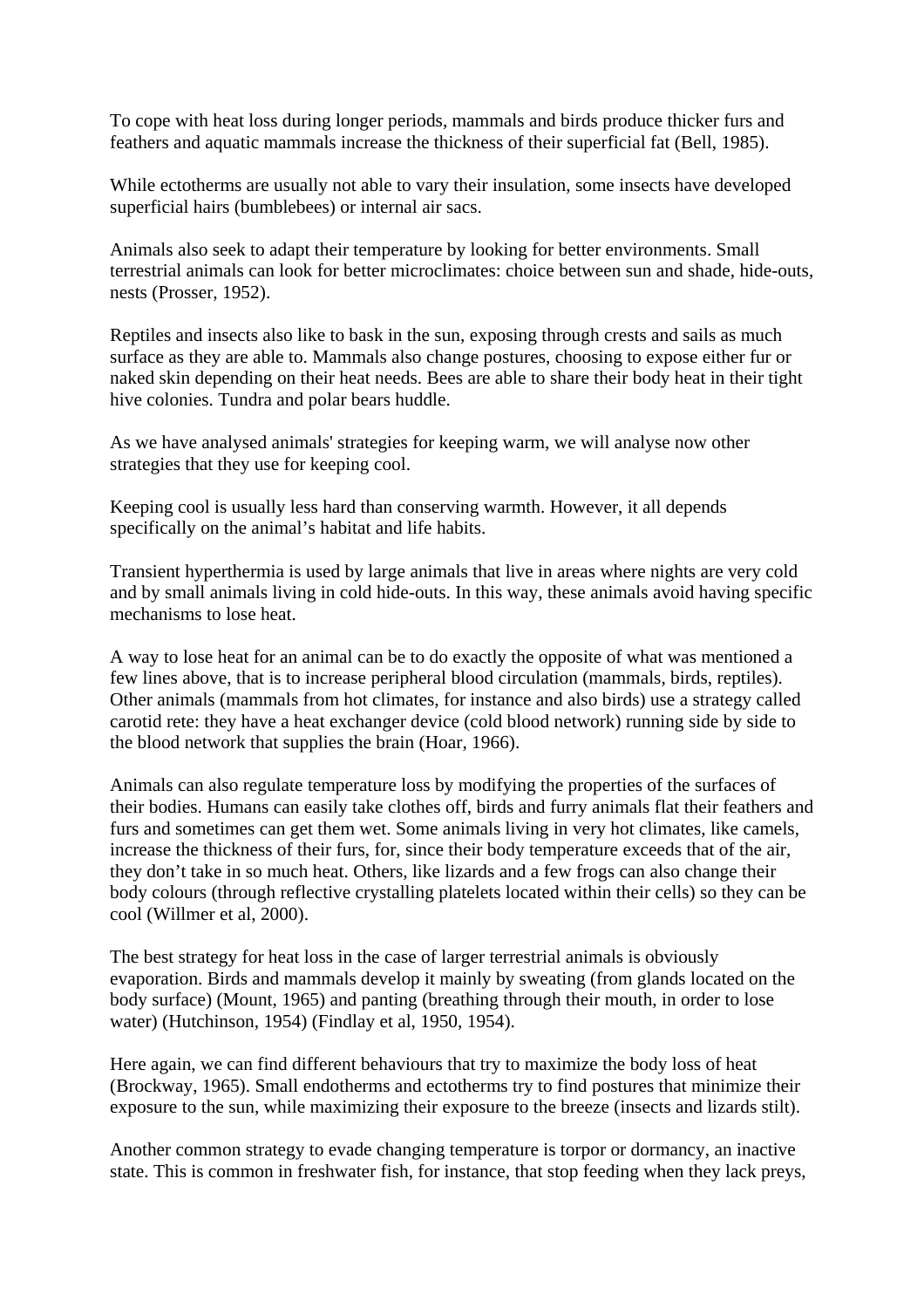or in amphibians and reptiles during harsh weather. Insects go through diapause, diminishing their activity and metabolism, even stopping their development. When day length changes, their neuroendocrine system send signs in different ways that cause them to look for shelter, accumulate reserves and sometimes spin a cocoon. Diapause is also broken neuroendocrinally, usually by another signal, this time sent from the brain to the prothoracic gland in insects, for example (Willmer et al, 2000).

Even though we have viewed it in relation to ectotherms, torpor also exists in endotherms. Mammals and some birds also exhibit this behaviour, lowering their metabolic activity and accumulating extra nutrients. Torpor is many times confused with "winter sleep", which is usually seen in larger animals like bears. Both states can be called "hibernation" (Prosser et al, 1952). To arise from torpor, each species has its own critical arousal temperature. In mammals, in the arousal, we see first a non shivering thermogenesis of the brown adipose tissue and then shivering, marking the "awakening" of the muscles.

Another way animals use to avoid temperature changes is migration, set on by low food resources and changing weather. Small invertebrates retreat into crevices in rocks or trees, freshwater invertebrates (frogs, turtles) go deeper into their streams and other animals like birds, migrate over long distances seeking new biomes (Hutchinson, 1954).

In order to control their body temperatures, animals must have thermal effectors that enable them to modify enzymes, alter thermal responses, and even change the behaviour of their whole body. In mammals and reptiles, the nervous system has thermostats ("cold receptors" and "warm receptors"), that is neurones that increase their firing below or over a certain temperature. These neurones are linked to other neurones that are the effectors of such physiological and behavioural effects like sweating, vasodilation (in high temperatures) or vasoconstriction and basking (in low temperatures). In vertebrates, especially in mammals, there are hormones (adrenaline, steroids) responsible for glycogen breakdown that increase metabolic rates. Thyroid hormones have the same effect in most endotherms and also in lizards, allowing them to increase their activity (Knut Schmidt-Nielsen, 1990).

Finally, we have seen the effect on temperature on animal bodies and the different strategies adopted by different species of animals to cope with temperature changes. Some authors (Willmer et al, 2000) have wondered why endotherms and many ectotherms (reptiles, insects) have settled for such high body temperatures. It is true that these help the animal to lose more heat in a controlled way. It allows more forceful muscle action and faster neurological and hormonal function, in other words a faster physiological response and more sophisticated behaviour. Evolution, then seems to be selecting for higher temperatures… but we must not forget that body temperatures are the result of a combination not only of evolutionary but also of biochemical, physiological and behavioural needs.

## **Literature cited**

Bell CJ. A Method of Determining the Thermal Resistance of Poikilotherms from a Model of Heat Exchange in Air and Water. 1985. In: Effects of Shelter in the Physiology of Plants and Animals. Grace J. Swets & Zeitlinger BV. Pp. 17-37.

Brockway JM. Posturally Associated Changes in the Heat Content of the Sheep. 1965. In: Energy Metabolism. Blaxter KL. Academic Press. Pp: 395-405.